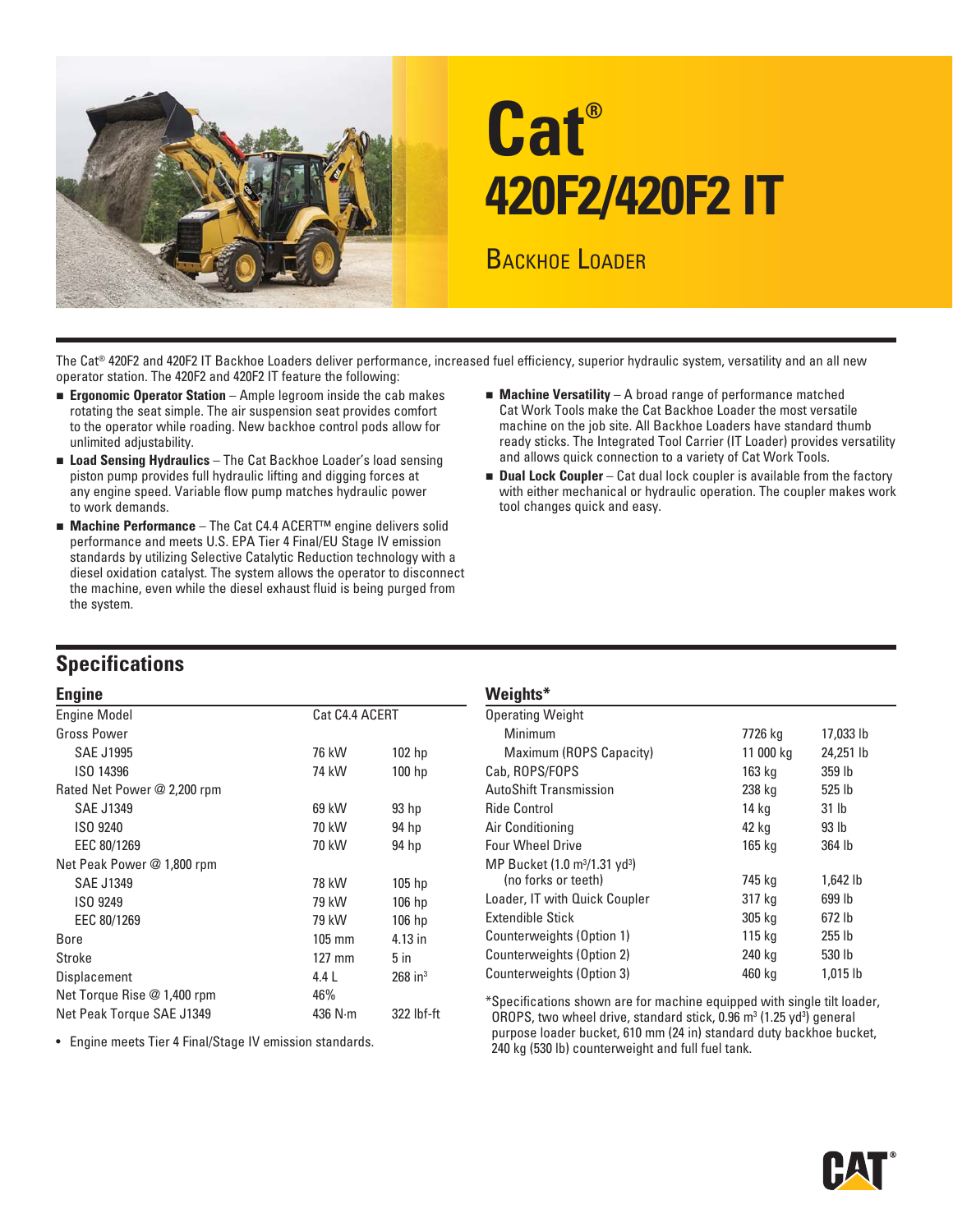### **Transmission**

| <b>Power Shuttle Transmission - Standard</b> |                 |                     |           |                               |           |
|----------------------------------------------|-----------------|---------------------|-----------|-------------------------------|-----------|
| Forward - 1st                                |                 |                     |           | 5.4 km/h                      | 3.4 mph   |
|                                              | 2 <sub>nd</sub> |                     |           | $9.0$ km/h                    | $5.6$ mph |
|                                              | 3rd             |                     |           | 21 km/h                       | 13 mph    |
|                                              | 4th             |                     |           | 40 km/h                       | 25 mph    |
| $Reverse - 1st$                              |                 |                     |           | $5.4$ km/h                    | $3.4$ mph |
|                                              | 2nd             |                     |           | $9.0$ km/h                    | $5.6$ mph |
|                                              | 3rd             |                     |           | 21 km/h                       | 13 mph    |
|                                              | 4th             |                     |           | 40 km/h                       | 25 mph    |
|                                              |                 |                     |           |                               |           |
|                                              |                 | <b>AutoShift</b>    |           | <b>AutoShift Transmission</b> |           |
|                                              |                 | <b>Transmission</b> |           | with Lock-Up Torque           |           |
|                                              |                 | - Optional          |           | <b>Converter - Optional</b>   |           |
| Forward - 1st                                |                 | $5.8$ km/h          | $3.6$ mph | $5.8$ km/h                    | $3.6$ mph |
|                                              | 2nd             | $9.3$ km/h          | $5.7$ mph | $9.3$ km/h                    | $5.7$ mph |
|                                              | 3rd             | 12 km/h             | 7 mph     | 12 km/h                       | 7 mph     |
|                                              | 4th             | 19 km/h             | 12 mph    | $19 \text{ km/h}$             | 12 mph    |
|                                              | 5th             | 26 km/h             | 16 mph    | $23 \text{ km/h}$             | 14 mph    |
|                                              | 5th LUC         |                     |           | $25 \text{ km/h}$             | 15 mph    |
|                                              | 6th             | 40 km/h             | 25 mph    | 40 km/h                       | 25 mph    |
|                                              | 6th LUC         |                     |           | 40 km/h                       | 25 mph    |
| Reverse - 1st                                |                 | 5.8 km/h            | $3.6$ mph | $5.8$ km/h                    | $3.6$ mph |
|                                              | 2nd             | 12 km/h             | $7.6$ mph | $12 \text{ km/h}$             | $7.6$ mph |
|                                              | 3rd             | 28 km/h             | 17 mph    | 28 km/h                       | 17 mph    |
|                                              |                 |                     |           |                               |           |

### **Axle Ratings**

| Front Axle, 2WD |           |           |
|-----------------|-----------|-----------|
| <b>Static</b>   | 22 964 kg | 50,582 lb |
| Dynamic         | 9186 kg   | 20,233 lb |
| Front Axle, 4WD |           |           |
| <b>Static</b>   | 22 964 kg | 50,582 lb |
| Dynamic         | 9186 kg   | 20,233 lb |
| Rear Axle       |           |           |
| Static          | 22 964 kg | 50,582 lb |
| Dynamic         | 9186 kg   | 20,233 lb |
|                 |           |           |

### **Hydraulic System**

| Type                      |
|---------------------------|
| Pump Type                 |
| Pump Capacity @ 2,200 rpm |
| System Pressure - Backhoe |
| System Pressure - Loader  |

| <b>Closed Center</b>        |            |  |  |  |  |  |
|-----------------------------|------------|--|--|--|--|--|
| Variable Flow, Axial Piston |            |  |  |  |  |  |
| 163 L/min                   | 43 gal/min |  |  |  |  |  |
| 25 000 kPa                  | 3,600 psi  |  |  |  |  |  |
| 25 000 kPa                  | 3.600 psi  |  |  |  |  |  |
|                             |            |  |  |  |  |  |

#### **Steering**

| olggilliy                                         |                       |          |  |
|---------------------------------------------------|-----------------------|----------|--|
| Type                                              | <b>Front Wheel</b>    |          |  |
| <b>Power Steering</b>                             | Hydrostatic           |          |  |
| Bore                                              | $65 \text{ mm}$       | $2.6$ in |  |
| Stroke                                            | $120$ mm              | 4.7 in   |  |
| <b>Rod Diameter</b>                               | $36 \text{ mm}$       | $1.4$ in |  |
| Axle Oscillation                                  | $11^{\circ}$          |          |  |
| Turning Circle – 2WD/4WD (inner wheel not braked) |                       |          |  |
| <b>Outside, Front Wheels</b>                      | 8.18 <sub>m</sub>     | 26'10"   |  |
| Outside, Widest Loading Bucket                    | $10.97 \; \mathrm{m}$ | 36'0''   |  |

### **Service Refill Capacities**

| Cooling System with Air Conditioning | 22.5L             | $5.9$ gal  |
|--------------------------------------|-------------------|------------|
| <b>Fuel Tank</b>                     | 160 L             | 42 gal     |
| Diesel Exhaust Fluid                 | 19 <sub>L</sub>   | $5.0$ gal  |
| Engine Oil with Filter               | 8.8 L             | $2.3$ gal  |
| Transmission - Power Shuttle         |                   |            |
| 2WD                                  | 15.0 L            | $4.0$ gal  |
| 4WD                                  | 15.0 L            | $4.0$ gal  |
| Transmission - AutoShift             |                   |            |
| 4WD                                  | 19.0 <sub>L</sub> | $5.0$ gal  |
| Rear Axle                            | 16.5L             | $4.4$ gal  |
| Planetaries                          | 1.7L              | $0.4$ gal  |
| Front Axle (4WD)                     | 11.0 <sub>L</sub> | $2.9$ gal  |
| Planetaries                          | 0.7L              | $0.2$ gal  |
| <b>Hydraulic System</b>              | 95.0 L            | 25.1 gal   |
| <b>Hydraulic Tank</b>                | 40.0L             | $10.6$ gal |
|                                      |                   |            |

• Requires ultra-low sulfur fuel  $\lt/= 15$  ppm fuel sulfur

### **Tires**

Choices listed as combination of front/rear tires:

- 11L-16 (12 ply) F-3/19.5L-24 (12 ply) R4 ATU
- 12.5/80-18 (12 ply) 1-3/19.5L-24 (12 ply) ATU
- 12.5/80-18 NHS (12 ply) 1-3/21L-24 (16 ply) R4 ATU
- 340/80R 18/19.5L-24 (12 ply) R4 ATU
- 340/80R 18/500/70R 24 RT

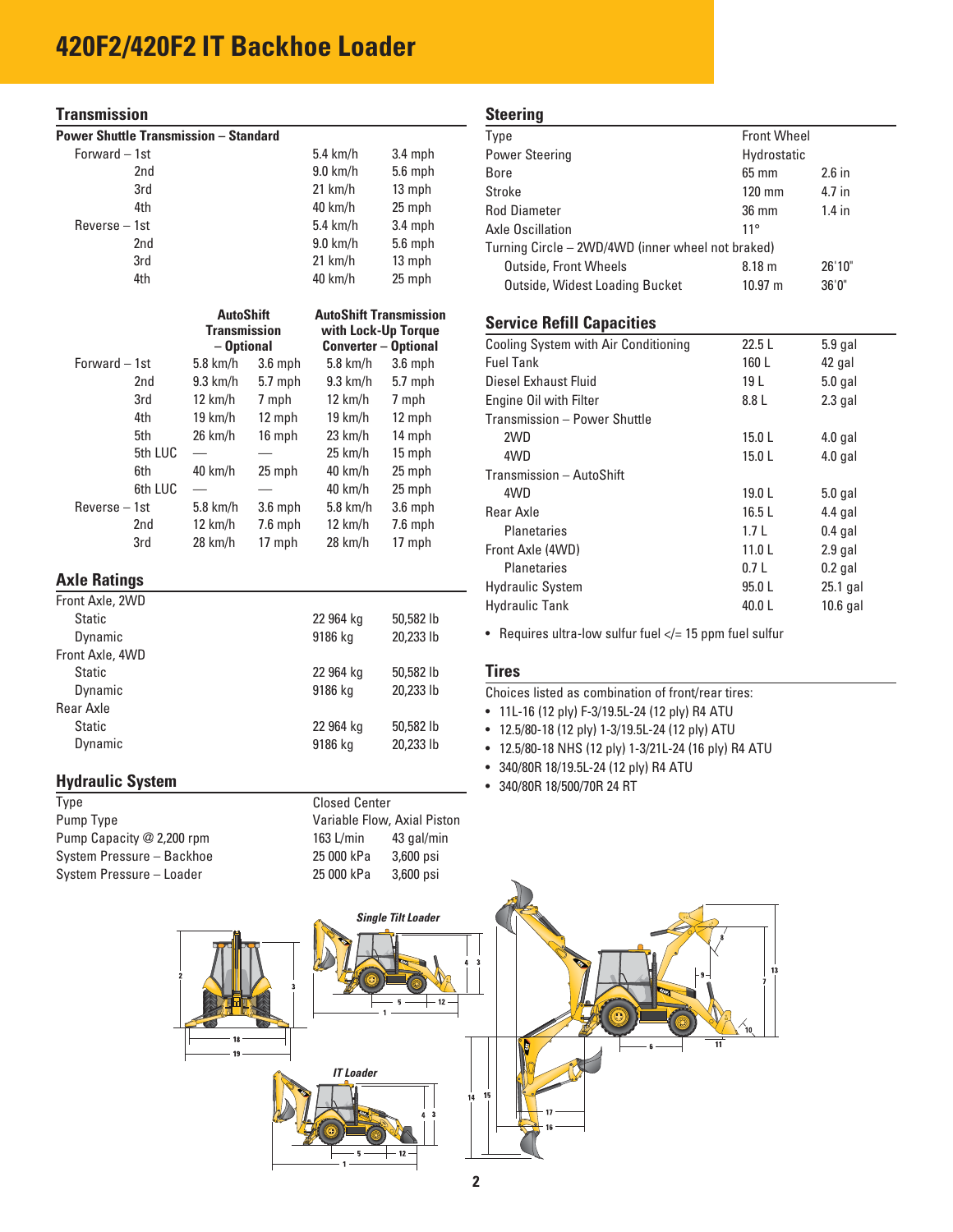### **Dimensions**

|                                                      |                                        | <b>Single Tilt Loader</b> | <b>IT Loader with Quick Coupler</b>        |                  |                                        |                  |                                            |                  |  |
|------------------------------------------------------|----------------------------------------|---------------------------|--------------------------------------------|------------------|----------------------------------------|------------------|--------------------------------------------|------------------|--|
|                                                      | $0.96 \text{ m}^3 (1.25 \text{ yd}^3)$ |                           | $1.00 \text{ m}^3$ (1.31 yd <sup>3</sup> ) |                  | $0.96 \text{ m}^3 (1.25 \text{ yd}^3)$ |                  | $1.00 \text{ m}^3$ (1.31 yd <sup>3</sup> ) |                  |  |
|                                                      | <b>GP Bucket</b>                       |                           |                                            | <b>MP Bucket</b> |                                        | <b>GP Bucket</b> |                                            | <b>MP Bucket</b> |  |
| 1 Overall Length (Loader on Ground) - Standard Stick | 7141 mm                                | 23'5''                    | 7059 mm                                    | 23'2"            | 7289 mm                                | 23'11"           | 7197 mm                                    | 23'7''           |  |
| Overall Length (Loader on Ground) - Extendible Stick | 7147 mm                                | 23'5''                    | 7064 mm                                    | 23'2"            | 7295 mm                                | 23'11"           | 7203 mm                                    | 23'8"            |  |
| Overall Transport Length - Standard Stick            | 7169 mm                                | 23'6''                    | 7133 mm                                    | 23'5''           | 7282 mm                                | 23'11"           | 7211 mm                                    | 23'8''           |  |
| Overall Transport Length - Extendible Stick          | 7175 mm                                | 23'6''                    | 7139 mm                                    | 23'5''           | 7288 mm                                | 23'11"           | 7217 mm                                    | 23'8''           |  |
| 2 Overall Transport Height - Standard Stick          | 3577 mm                                | 11'9''                    | 3577 mm                                    | 11'9''           | 3577 mm                                | 11'9''           | 3577 mm                                    | 11'9''           |  |
| Overall Transport Height - Extendible Stick          | 3631 mm                                | 11'11"                    | 3631 mm                                    | 11'11"           | 3631 mm                                | 11'11"           | 3631 mm                                    | 11'11"           |  |
| Overall Width                                        | 2322 mm                                | 7'7''                     | 2322 mm                                    | 7'7"             | 2322 mm                                | 7'7''            | 2322 mm                                    | 7'7''            |  |
| <b>3</b> Height to Top of Cab/Canopy                 | 2819 mm                                | 9'3"                      | 2819 mm                                    | 9'3"             | 2819 mm                                | 9'3''            | 2819 mm                                    | 9'3''            |  |
| 4 Height to Top of Exhaust Stack                     | 2744 mm                                | 9'0''                     | 2744 mm                                    | 9'0''            | 2744 mm                                | 9'0''            | 2744 mm                                    | 9'0''            |  |
| Height to Loader Hinge Pin (Transport)               | 381 mm                                 | 1'3''                     | 432 mm                                     | 1'5''            | 396 mm                                 | 1'4''            | 386 mm                                     | 1'3''            |  |
| Ground Clearance (minimum)                           | 294 mm                                 | 1'0''                     | 294 mm                                     | 1'0''            | 294 mm                                 | 1'0''            | 294 mm                                     | 1'0''            |  |
| <b>5</b> Rear Axle Centerline to Front Grill         | 2705 mm                                | 8'10"                     | 2705 mm                                    | 8'10"            | 2705 mm                                | 8'10"            | 2705 mm                                    | 8'10"            |  |
| <b>Front Wheel Tread Gauge</b>                       | 1895 mm                                | 6'3''                     | 1895 mm                                    | 6'3''            | 1895 mm                                | 6'3''            | 1895 mm                                    | 6'3''            |  |
| <b>Rear Wheel Tread Gauge</b>                        | 1714 mm                                | 5'7''                     | 1714 mm                                    | 5'7''            | 1714 mm                                | 5'7''            | 1714 mm                                    | 5'7''            |  |
| 6 Wheelbase 2WD/4WD                                  | 2200 mm                                | 7'3''                     | 2200 mm                                    | 7'3''            | 2200 mm                                | 7'3''            | 2200 mm                                    | 7'3''            |  |

### **Loader Bucket Dimensions and Performance**

|                                                 | <b>Single Tilt Loader</b>                  |                     |                       |                                            | <b>IT Loader with Quick Coupler</b> |                                        |                       |                                            |  |
|-------------------------------------------------|--------------------------------------------|---------------------|-----------------------|--------------------------------------------|-------------------------------------|----------------------------------------|-----------------------|--------------------------------------------|--|
|                                                 | $0.96 \text{ m}^3$ (1.25 yd <sup>3</sup> ) |                     |                       | $1.00 \text{ m}^3$ (1.31 yd <sup>3</sup> ) |                                     | $0.96 \text{ m}^3 (1.25 \text{ yd}^3)$ |                       | $1.00 \text{ m}^3$ (1.31 yd <sup>3</sup> ) |  |
|                                                 | <b>GP Bucket</b>                           |                     | <b>MP Bucket</b>      |                                            | <b>GP Bucket</b>                    |                                        | <b>MP Bucket</b>      |                                            |  |
| Capacity (SAE Rated)                            | $0.96 \; \mathrm{m}^3$                     | $1.25 \text{ yd}^3$ | $1.0 \; \mathrm{m}^3$ | $1.31$ yd <sup>3</sup>                     | $0.96 \; \mathrm{m}^3$              | $1.25 \text{ yd}^3$                    | $1.0 \; \mathrm{m}^3$ | $1.31$ yd <sup>3</sup>                     |  |
| <b>Overall Bucket Width</b>                     | 2262 mm                                    | 89 in               | 2279 mm               | 90 in                                      | 2262 mm                             | 89 in                                  | 2279 mm               | 90 in                                      |  |
| Lift Capacity at Maximum Height                 | 3283 kg                                    | 7,237 lb            | 3097 kg               | 6,828 lb                                   | 3716 kg                             | 8,193 lb                               | 3448 kg               | 7,601 lb                                   |  |
| <b>Lift Breakout Force</b>                      | 49 809 N                                   | 11,197 lbf          | 49 019 N              | 11,020 lbf                                 | 51 085 N                            | 11,484 lbf                             | 49 678 N              | 11,168 lbf                                 |  |
| <b>Tilt Breakout Force</b>                      | 50 190 N                                   | 11,283 lbf          | 57 555 N              | 12,938 lbf                                 | 46 314 N                            | 10,411 lbf                             | 50 380 N              | 11,325 lbf                                 |  |
| <b>Tipping Load at Breakout Point</b>           | 6578 kg                                    | 14,503 lb           | 6659 kg               | 14,681 lb                                  | 5951 kg                             | 13,120 lb                              | 6029 kg               | 13,292 lb                                  |  |
| 7 Maximum Hinge Pin Height                      | 3474 mm                                    | 11'5"               | 3474 mm               | 11'5''                                     | 3490 mm                             | 11'5''                                 | 3490 mm               | 11'5''                                     |  |
| 8 Dump Angle at Full Height                     | $44^{\circ}$                               |                     | $44^{\circ}$          |                                            | 44°                                 |                                        | $44^{\circ}$          |                                            |  |
| Dump Height at Maximum Angle                    | 2746 mm                                    | 9'0''               | 2798 mm               | 9'2"                                       | 2679 mm                             | 8'9''                                  | 2745 mm               | 9'0''                                      |  |
| 9 Dump Reach at Maximum Angle                   | 808 mm                                     | 2'8''               | 716 mm                | 2'4"                                       | 869 mm                              | 2'10"                                  | 814 mm                | 2'8''                                      |  |
| 10 Maximum Bucket Rollback at Ground Level      | $37^\circ$                                 |                     | $38^\circ$            |                                            | $40^{\circ}$                        |                                        | $39^\circ$            |                                            |  |
| <b>11</b> Digging Depth                         | 83 mm                                      | 3"                  | $110 \text{ mm}$      | 4"                                         | 105 mm                              | 4"                                     | 95 mm                 | 4"                                         |  |
| <b>Maximum Grading Angle</b>                    | $112^\circ$                                |                     | $116^\circ$           |                                            | $110^{\circ}$                       |                                        | 112°                  |                                            |  |
| Width of Dozer Cutting Edge                     | N/A                                        |                     | 2262 mm               | 7'5''                                      | N/A                                 |                                        | 2262 mm               | 7'5''                                      |  |
| 12 Grill to Bucket Cutting Edge, Carry Position | 1487 mm                                    | 4'11"               | 1451 mm               | 4'9''                                      | 1600 mm                             | 5'3''                                  | 1529 mm               | 5'0''                                      |  |
| <b>13</b> Maximum Operating Height              | 4355 mm                                    | 14'3''              | 4404 mm               | 14'5"                                      | 4407 mm                             | 14'6''                                 | 4480 mm               | 14'8"                                      |  |
| Jaw Opening Maximum                             | N/A                                        |                     | 790 mm                | 2'7"                                       | N/A                                 |                                        | 790 mm                | 2'7"                                       |  |
| <b>Bucket Jaw Clamping Force</b>                | N/A                                        |                     | 55 700 N              | 12,521 lbf                                 | N/A                                 |                                        | 55 700 N              | 12,521 lbf                                 |  |
| Weight (does not include teeth or forks)        | 451 kg                                     | 994 lb              | 745 kg                | 1,642 lb                                   | 447 kg                              | 985 lb                                 | 724 kg                | 1,596 lb                                   |  |

### **Backhoe Dimensions and Performance**

|                                                          | <b>Standard Stick</b> |            | <b>E-Stick Retracted</b> |            | <b>E-Stick Extended</b> |            |
|----------------------------------------------------------|-----------------------|------------|--------------------------|------------|-------------------------|------------|
| 14 Digging Depth, SAE (max.)                             | 4360 mm               | 14'4"      | 4390 mm                  | 14'5''     | 5442 mm                 | 17'11"     |
| 15 Digging Depth, 610 mm (2 ft) Flat Bottom              | 4311 mm               | 14'2''     | 4351 mm                  | 14'4"      | 5405 mm                 | 17'9''     |
| Reach from Rear Axle Centerline at Ground Line           | 6702 mm               | 22'1"      | 6737 mm                  | 22'2"      | 7742 mm                 | 25'6''     |
| 16 Reach from Swing Pivot at Ground Line                 | 5612 mm               | 18'5''     | 5647 mm                  | 18'7''     | 6652 mm                 | 21'10"     |
| <b>Maximum Operating Height</b>                          | 5522 mm               | 18'1"      | 5546 mm                  | 18'3''     | 6282 mm                 | 20'8"      |
| Loading Height                                           | 3642 mm               | 11'11"     | 3599 mm                  | 11'10"     | 4169 mm                 | 13'8"      |
| 17 Loading Reach                                         | 1842 mm               | 6'1''      | 1929 mm                  | 6'4''      | 2844 mm                 | 9'4''      |
| Swing Arc                                                | $180^\circ$           |            | $180^\circ$              |            | $180^\circ$             |            |
| <b>Bucket Rotation</b>                                   | $205^\circ$           |            | $205^\circ$              |            | $205^\circ$             |            |
| <b>18</b> Stabilizer Spread, Operating Position (center) | 3310 mm               | 10'10"     | 3310 mm                  | 10'10"     | 3310 mm                 | 10'10"     |
| <b>Stabilizer Spread, Operating Position (outside)</b>   | 3770 mm               | 12'4"      | 3770 mm                  | 12'4"      | 3770 mm                 | 12'4''     |
| <b>Stabilizer Spread, Transport Position</b>             | 2322 mm               | 7'7"       | 2322 mm                  | 7'7"       | 2322 mm                 | 7'7"       |
| <b>Bucket Dig Force</b>                                  | 64 191 N              | 14,431 lbf | 63 290 N                 | 14,228 lbf | 63 290 N                | 14,228 lbf |
| <b>Stick Dig Force</b>                                   | 43 510 N              | 9.781 lbf  | 43 402 N                 | 9.757 lbf  | 31 682 N                | 7,122 lbf  |
|                                                          |                       |            |                          |            |                         |            |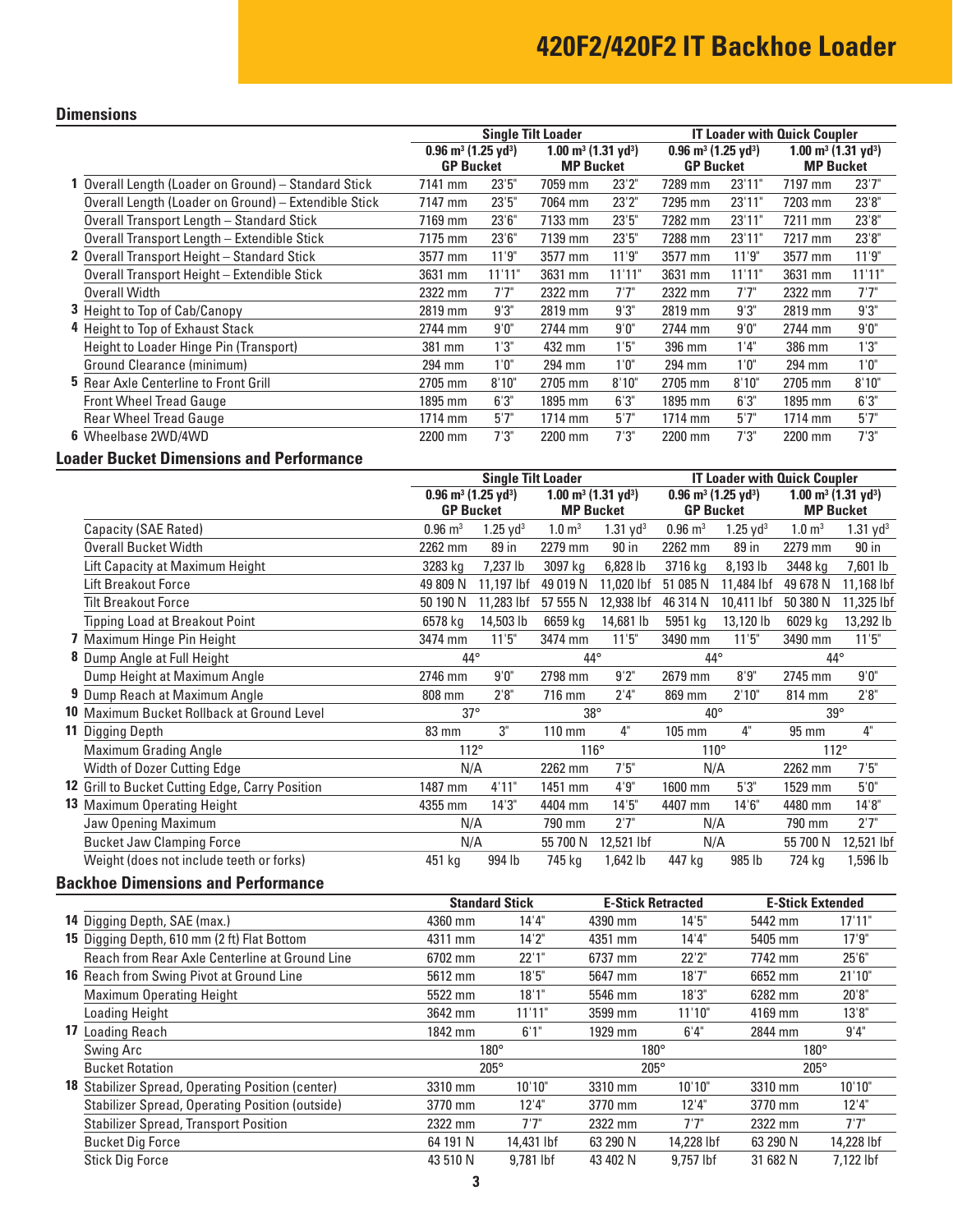### **Backhoe Lift Capacity**

**Cat 420F2/420F2 IT Standard Stick** 

| <b>Boom Lifting</b>  |                | kg   | lb            |
|----------------------|----------------|------|---------------|
|                      | 1              | 1621 | 3,573         |
|                      | $\overline{2}$ | 1766 | 3,894         |
|                      | 3              | 1785 | 3,936         |
|                      | 4              | 1740 | 3,835         |
|                      | 5              | 1678 | 3,700         |
|                      | 6              | 1614 | 3,558         |
|                      | 7              | 1551 | 3,420         |
|                      | 8              | 1492 | 3,289         |
|                      | 9              | 1437 | 3,168         |
|                      | 10             | 1387 | 3,058         |
|                      | 11             | 1342 | 2,959         |
|                      | 12             | 1304 | 2,875         |
|                      | 13             | 1278 | 2,817         |
|                      | 14             | 1284 | 2,831         |
|                      | 15             | 1426 | 3,145         |
| <b>Stick Lifting</b> |                | kg   | $\mathsf{lb}$ |
|                      | 16             | 1831 | 4,037         |
|                      | 17             | 2557 | 5,638         |
|                      | 18             | 2608 | 5,749         |
|                      | 19             | 2704 | 5,961         |
|                      | 20             | 3140 | 6,921         |

| Cat 420F2/420F2 IT Extendible Stick - Retracted |                         |      |              |
|-------------------------------------------------|-------------------------|------|--------------|
| <b>Boom Lifting</b>                             |                         | kg   | $\mathbf{I}$ |
|                                                 | 1                       | 1439 | 3,173        |
|                                                 | $\overline{\mathbf{2}}$ | 1573 | 3,468        |
|                                                 | 3                       | 1582 | 3,487        |
|                                                 | 4                       | 1533 | 3,380        |
|                                                 | 5                       | 1470 | 3,241        |
|                                                 | 6                       | 1405 | 3,097        |
|                                                 | 7                       | 1341 | 2,957        |
|                                                 | 8                       | 1281 | 2,823        |
|                                                 | 9                       | 1224 | 2,699        |
|                                                 | 10                      | 1172 | 2,584        |
|                                                 | 11                      | 1124 | 2,479        |
|                                                 | 12                      | 1083 | 2,387        |
|                                                 | 13                      | 1050 | 2,314        |
|                                                 | 14                      | 1040 | 2,293        |
|                                                 | 15                      | 1149 | 2,534        |
| <b>Stick Lifting</b>                            |                         | kg   | $\mathbf{I}$ |
|                                                 | 16                      | 1677 | 3,697        |
|                                                 | 17                      | 2387 | 5,262        |
|                                                 | 18                      | 2404 | 5,301        |
|                                                 | 19                      | 2492 | 5,493        |
|                                                 | 20                      | 2886 | 6,362        |
|                                                 | 21                      | 5629 | 12,409       |
|                                                 | 22                      | 6024 | 13,281       |





Lift Capacities are over-end values. Machine equipped with 4WD, OROPS, 0.96 m<sup>3</sup> (1.25 yd<sup>3</sup>) general purpose bucket, and no counterweight. Extendible stick includes 460 kg (1,015 lb) counterweight.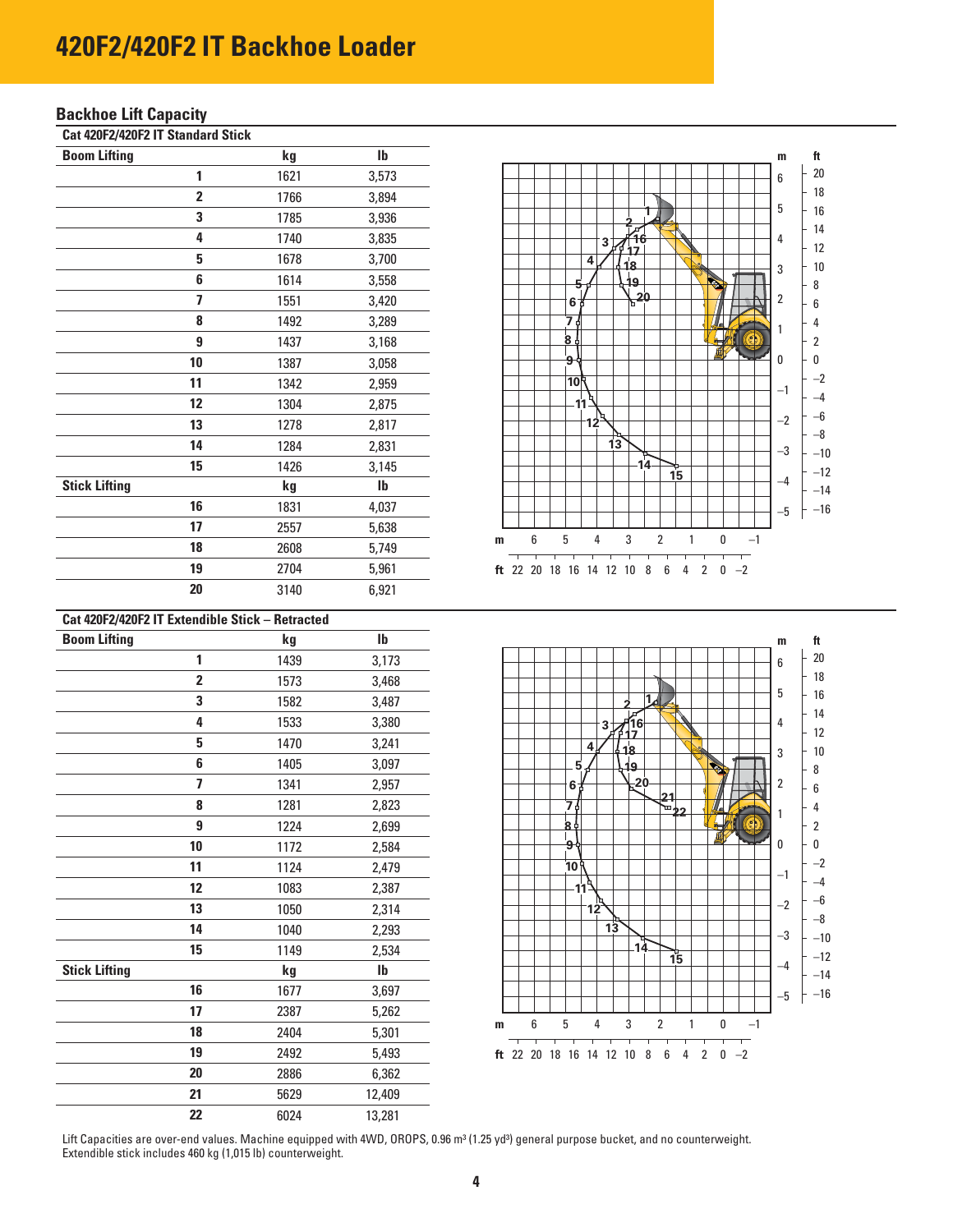| Cat 420F2/420F2 IT Extendible Stick - Extended |    |      |              |  |
|------------------------------------------------|----|------|--------------|--|
| <b>Boom Lifting</b>                            |    | kg   | $\mathbf{I}$ |  |
|                                                | 1  | 838  | 1,849        |  |
|                                                | 2  | 1010 | 2,226        |  |
|                                                | 3  | 1073 | 2,366        |  |
|                                                | 4  | 1085 | 2,392        |  |
|                                                | 5  | 1070 | 2,358        |  |
|                                                | 6  | 1041 | 2,296        |  |
|                                                | 7  | 1003 | 2,212        |  |
|                                                | 8  | 976  | 2,153        |  |
|                                                | 9  | 950  | 2,095        |  |
|                                                | 10 | 887  | 1,955        |  |
|                                                | 11 | 875  | 1,928        |  |
|                                                | 12 | 873  | 1,924        |  |
|                                                | 13 | 895  | 1,973        |  |
|                                                | 14 | 1023 | 2,255        |  |
|                                                | 15 | 1502 | 3,311        |  |
| <b>Stick Lifting</b>                           |    | kg   | $\mathbf{I}$ |  |
|                                                | 16 | 868  | 1,914        |  |
|                                                | 17 | 1116 | 2,461        |  |
|                                                | 18 | 1457 | 3,212        |  |
|                                                | 19 | 1644 | 3,624        |  |
|                                                | 20 | 1671 | 3,684        |  |
|                                                | 21 | 1777 | 3,918        |  |
|                                                | 22 | 2015 | 4,442        |  |
|                                                | 23 | 2614 | 5,762        |  |
|                                                | 24 | 5992 | 13,209       |  |

### **Backhoe Lift Capacity**



Lift Capacities are over-end values. Machine equipped with 4WD, OROPS, 0.96 m3 (1.25 yd3) general purpose bucket, and no counterweight. Extendible stick includes 460 kg (1,015 lb) counterweight.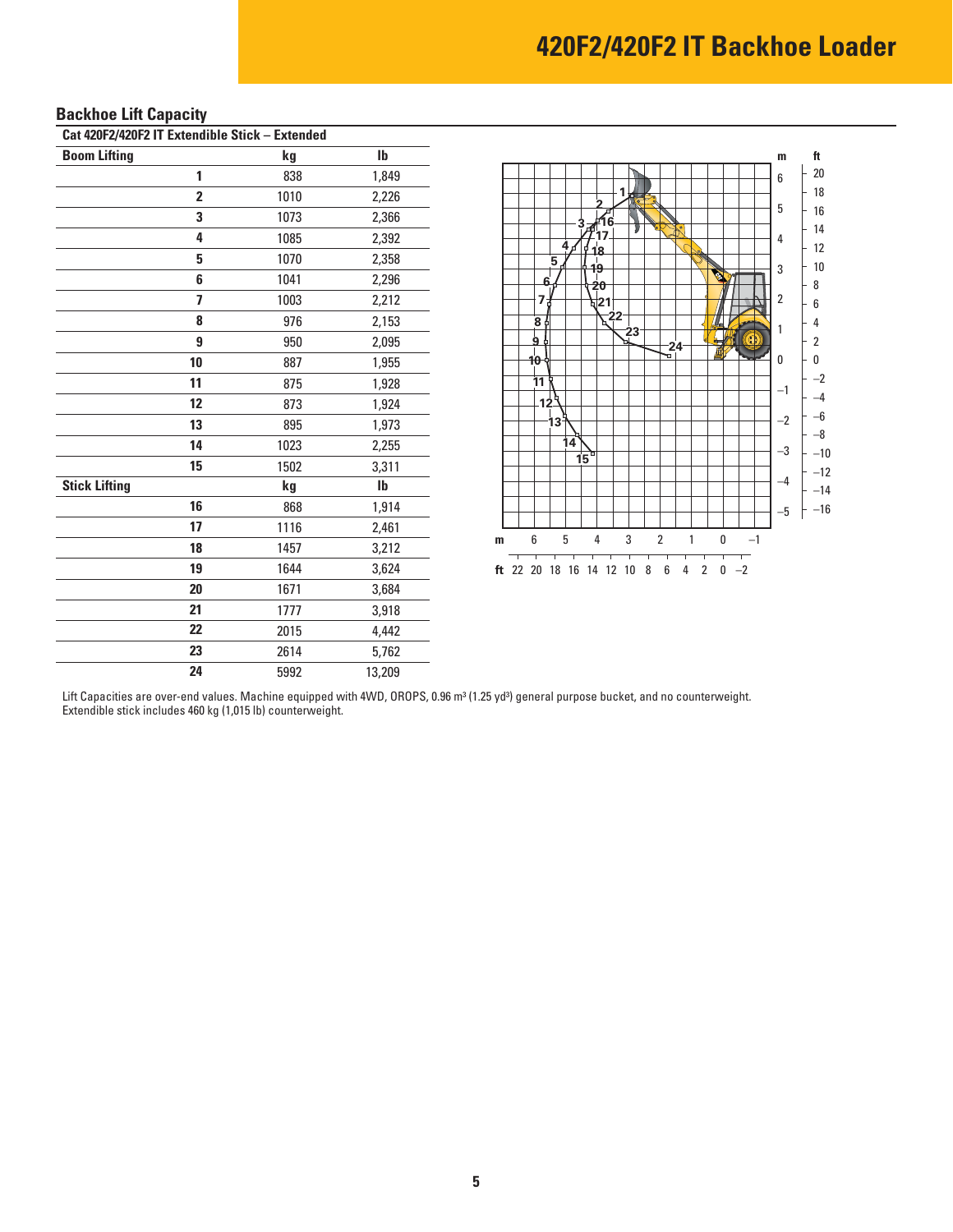## **Counterweights (Minimum Counterweight Recommendations)**<br>Standard Stick

| ownaara oww              |                    |                    |                |                       |                      | <u>Lauthain vuonna </u>  |     |           |                    |                       |                  |
|--------------------------|--------------------|--------------------|----------------|-----------------------|----------------------|--------------------------|-----|-----------|--------------------|-----------------------|------------------|
|                          |                    | <b>Single-Tilt</b> |                | <b>IT Loader w/QC</b> |                      |                          |     |           | <b>Single-Tilt</b> | <b>IT Loader w/QC</b> |                  |
| <b>Loader Bucket</b>     | <b>Power Train</b> | kg                 | lb<br>lb<br>kg |                       | <b>Loader Bucket</b> | <b>Power Train</b>       | ka  | <b>lb</b> | kg                 | <b>lb</b>             |                  |
| GP                       | 4WD                | 240                | 530            |                       | no counterweight     | GP                       | 4WD | 460       | 1.015              | 240                   | 530              |
| MP                       | 4WD                | no counterweight   |                | no counterweight      |                      | MP                       | 4WD | 240       | 530                |                       | no counterweight |
| Forks                    | 4WD                | N/A                | N/A            | no counterweight      |                      | Forks                    | 4WD | N/A       | N/A                | 240                   | 530              |
| Material<br>Handling Arm | 4WD                | N/A                | N/A            |                       | no counterweight     | Material<br>Handling Arm | 4WD | N/A       | N/A                | 240                   | 530              |

|    | <b>III. 61 MEIUIII III. FUULIIIII. FUULII 11</b> |    |                       |                         |                    |     |                    |                  |                       |
|----|--------------------------------------------------|----|-----------------------|-------------------------|--------------------|-----|--------------------|------------------|-----------------------|
|    |                                                  |    |                       | <b>Extendible Stick</b> |                    |     |                    |                  |                       |
|    | Single-Tilt                                      |    | <b>IT Loader w/QC</b> |                         |                    |     | <b>Single-Tilt</b> |                  | <b>IT Loader w/QC</b> |
|    | $\mathbf{I}$                                     | kq | lb                    | <b>Loader Bucket</b>    | <b>Power Train</b> | ka  | lb                 | kq               | lb                    |
| 40 | 530                                              |    | no counterweight      | GP                      | 4WD                | 460 | 1.015              | 240              | 530                   |
|    | counterweight                                    |    | no counterweight      | MP                      | 4WD                | 240 | 530                | no counterweight |                       |
| /A | N/A                                              |    | no counterweight      | <b>Forks</b>            | 4WD                | N/A | N/A                | 240              | 530                   |

### **Backhoe Buckets** (With weld on adapters and pin-on teeth)

| <b>Standard Duty</b> |  |
|----------------------|--|
|----------------------|--|

| <b>Standard Duty</b> |              |     |                       |     |        |        | Coral        |    |     |                       |     |              |      |
|----------------------|--------------|-----|-----------------------|-----|--------|--------|--------------|----|-----|-----------------------|-----|--------------|------|
|                      | <b>Width</b> |     | <b>Rated Capacity</b> |     | Weight | No. of | <b>Width</b> |    |     | <b>Rated Capacity</b> |     | Weight       | No.  |
| mm                   | in           |     | ft <sup>3</sup>       | kg  | Ib     | Teeth  | mm           | in |     | ft <sup>3</sup>       | kg  | $\mathbf{I}$ | Teet |
| 305                  | 12           | 80  | 2.8                   | 111 | 245    |        | 305          | 12 | 60  | 2.1                   | 134 | 295          | 4    |
| 457                  | 18           | 120 | 4.2                   | 122 | 268    | 4      | 457          | 18 | 100 | 3.5                   | 155 | 341          | 6    |
| 610                  | 24           | 180 | 6.4                   | 141 | 311    | 5      | 610          | 24 | 140 | 4.9                   | 182 | 402          | 8    |
| 762                  | 30           | 230 | 8.1                   | 157 | 345    | 5      | 762          | 30 | 190 | 6.7                   | 210 | 463          | 10   |
| 914                  | 36           | 290 | 10.2                  | 176 | 388    | 6      |              |    |     |                       |     |              |      |
|                      |              |     |                       |     |        |        |              |    |     |                       |     |              |      |

|              | . .       |     |                       |     |              |        |      |           |     |                 |     | $\cdot$ |     |
|--------------|-----------|-----|-----------------------|-----|--------------|--------|------|-----------|-----|-----------------|-----|---------|-----|
| <b>Width</b> |           |     | <b>Rated Capacity</b> |     | Weight       | No. of | $mm$ | <b>in</b> |     | ft <sup>3</sup> | kg  | Ib      | Tee |
| mm           | <b>in</b> |     | ft <sup>3</sup>       | kg  | $\mathbf{I}$ | Teeth  | 305  | 12        | 96  | 3.4             | 113 | 249     | 3   |
| 305          | 12        | 80  | 2.8                   | 121 | 266          | 3      | 406  | 16        | 123 | 4.3             | 131 | 288     | 3   |
| 406          | 16        | 110 | 3.9                   | 128 | 282          | 3      | 457  | 18        | 139 | 4.9             | 139 | 307     | 4   |
| 457          | 18        | 120 | 4.2                   | 135 | 299          | 4      | 610  | 24        | 207 | 7.3             | 168 | 370     | 5   |
| 610          | 24        | 180 | 6.4                   | 151 | 333          | 5      | 762  | 30        | 275 | 9.7             | 194 | 428     | 5   |
| 762          | 30        | 230 | 8.1                   | 177 | 391          | 5      | 914  | 36        | 345 | 12.2            | 224 | 494     | 6   |
| 914          | 36        | 290 | 10.2                  | 201 | 443          | 6      |      |           |     |                 |     |         |     |
|              |           |     |                       |     |              |        |      |           |     |                 |     |         |     |

| <b>Width</b> |           |     | <b>Rated Capacity</b> |     | Weight       | No. of | $mm$ | in |     | ft <sup>3</sup> | kg  | lb  | Tee           |
|--------------|-----------|-----|-----------------------|-----|--------------|--------|------|----|-----|-----------------|-----|-----|---------------|
| mm           | <b>in</b> |     | ft <sup>3</sup>       | kg  | $\mathbf{I}$ | Teeth  | 305  | 12 | 96  | 4.6             | 113 | 287 | $\circ$<br>ັບ |
| 457          | 18        | 180 | 6.4                   | 155 | 341          | д.     | 406  | 16 | 123 | 5.6             | 131 | 327 | ∘<br>J        |
| 610          | 24        | 240 | 8.5                   | 182 | 402          | h      | 457  | 18 | 139 | 6.5             | 139 | 346 | 4             |
| 762          | 30        | 320 | 11.3                  | 206 | 454          | h      | 610  | 24 | 207 | 9.6             | 168 | 414 | 5             |
| 914          | 36        | 380 | 13.4                  | 233 | 513          |        | 762  | 30 | 275 | 12.9            | 194 | 475 | ს             |
|              |           |     |                       |     |              |        |      |    |     |                 |     |     |               |

#### **Heavy Duty Rock**

|              | -  |     |                       |     |        |              |
|--------------|----|-----|-----------------------|-----|--------|--------------|
| <b>Width</b> |    |     | <b>Rated Capacity</b> |     | Weight | No. of       |
| mm           | in |     | ft <sup>3</sup>       | kg  | lb     | <b>Teeth</b> |
| 305          | 12 | 70  | 2.5                   | 127 | 279    | 3            |
| 457          | 18 | 130 | 4.6                   | 146 | 322    | 4            |
| 610          | 24 | 200 | 7.1                   | 174 | 384    | 5            |
| 762          | 30 | 270 | 9.5                   | 197 | 434    | 5            |
| 914          | 36 | 330 | 11.7                  | 224 | 493    | 6            |

| ndard Duty   |                       |     |                 |        |     |              | Coral |              |     |                       |     |        |              |
|--------------|-----------------------|-----|-----------------|--------|-----|--------------|-------|--------------|-----|-----------------------|-----|--------|--------------|
| <b>Width</b> | <b>Rated Capacity</b> |     |                 | Weight |     | No. of       |       | <b>Width</b> |     | <b>Rated Capacity</b> |     | Weight | No. of       |
| mm           | -in                   |     | ft <sup>3</sup> | kg     | lb  | <b>Teeth</b> | mm    | -in          |     | ft <sup>3</sup>       | kg  | Ib     | <b>Teeth</b> |
| 305          | 12                    | 80  | 2.8             | 111    | 245 |              | 305   | 12           | 60  | 2.1                   | 134 | 295    |              |
| 457          | 18                    | 120 | 4.2             | 122    | 268 |              | 457   | 18           | 100 | 3.5                   | 155 | 341    | b            |
| 610          | 24                    | 180 | 6.4             | 141    | 311 | h.           | 610   | 24           | 140 | 4.9                   | 182 | 402    |              |
| 762          | 30                    | 230 | 8.1             | 157    | 345 | b            | 762   | 30           | 190 | 6.7                   | 210 | 463    | 10           |

### **Heavy Duty – Pin Lock**

|              |                   |                       |                 |        |     |        |     | . .          |                       |                 |        |           |        |
|--------------|-------------------|-----------------------|-----------------|--------|-----|--------|-----|--------------|-----------------------|-----------------|--------|-----------|--------|
|              | <b>Heavy Duty</b> |                       |                 |        |     |        |     | <b>Width</b> | <b>Rated Capacity</b> |                 | Weight |           | No. of |
| <b>Width</b> |                   | <b>Rated Capacity</b> |                 | Weight |     | No. of | mm  | in           |                       | ft <sup>3</sup> | kg     | <b>Ib</b> | Teeth  |
| mm           | in                |                       | ft <sup>3</sup> | kg     | lb  | Teeth  | 305 | 12           | 96                    | 3.4             | 113    | 249       | 3      |
| 305          | 12                | 80                    | 2.8             | 121    | 266 | 3      | 406 | 16           | 123                   | 4.3             | 131    | 288       | 3      |
| 406          | 16                | 110                   | 3.9             | 128    | 282 | 3      | 457 | 18           | 139                   | 4.9             | 139    | 307       | 4      |
| 457          | 18                | 120                   | 4.2             | 135    | 299 | 4      | 610 | 24           | 207                   | 7.3             | 168    | 370       | 5      |
| 610          | 24                | 180                   | 6.4             | 151    | 333 | 5      | 762 | 30           | 275                   | 9.7             | 194    | 428       | 5      |
| 762          | 30                | 230                   | 8.1             | 177    | 391 | 5      | 914 | 36           | 345                   | 12.2            | 224    | 494       | 6      |
|              |                   |                       |                 |        |     |        |     |              |                       |                 |        |           |        |

#### **High Capacity – Pin Lock**

| <b>Soil Excavation</b> |    |     |                       |     |              |        | <b>Width</b> |           | <b>Rated Capacity</b> |                 | Weight |           | No. of       |
|------------------------|----|-----|-----------------------|-----|--------------|--------|--------------|-----------|-----------------------|-----------------|--------|-----------|--------------|
| <b>Width</b>           |    |     | <b>Rated Capacity</b> |     | Weight       | No. of | mm           | <b>in</b> |                       | ft <sup>3</sup> | kg     | <b>lb</b> | <b>Teeth</b> |
| mm                     | in |     | ft <sup>3</sup>       | kg  | $\mathbf{I}$ | Teeth  | 305          | 12        | 96                    | 4.6             | 113    | 287       | 3            |
| 457                    | 18 | 180 | 6.4                   | 155 | 341          | 4      | 406          | 16        | 123                   | 5.6             | 131    | 327       | 3            |
| 610                    | 24 | 240 | 8.5                   | 182 | 402          | 5      | 457          | 18        | 139                   | 6.5             | 139    | 346       | 4            |
| 762                    | 30 | 320 | 11.3                  | 206 | 454          | 5      | 610          | 24        | 207                   | 9.6             | 168    | 414       | 5            |
| 914                    | 36 | 380 | 13.4                  | 233 | 513          | 6      | 762          | 30        | 275                   | 12.9            | 194    | 475       | 5            |
|                        |    |     |                       |     |              |        | 914          | 36        | 345                   | 16.2            | 224    | 543       | 6            |
|                        |    |     |                       |     |              |        |              |           |                       |                 |        |           |              |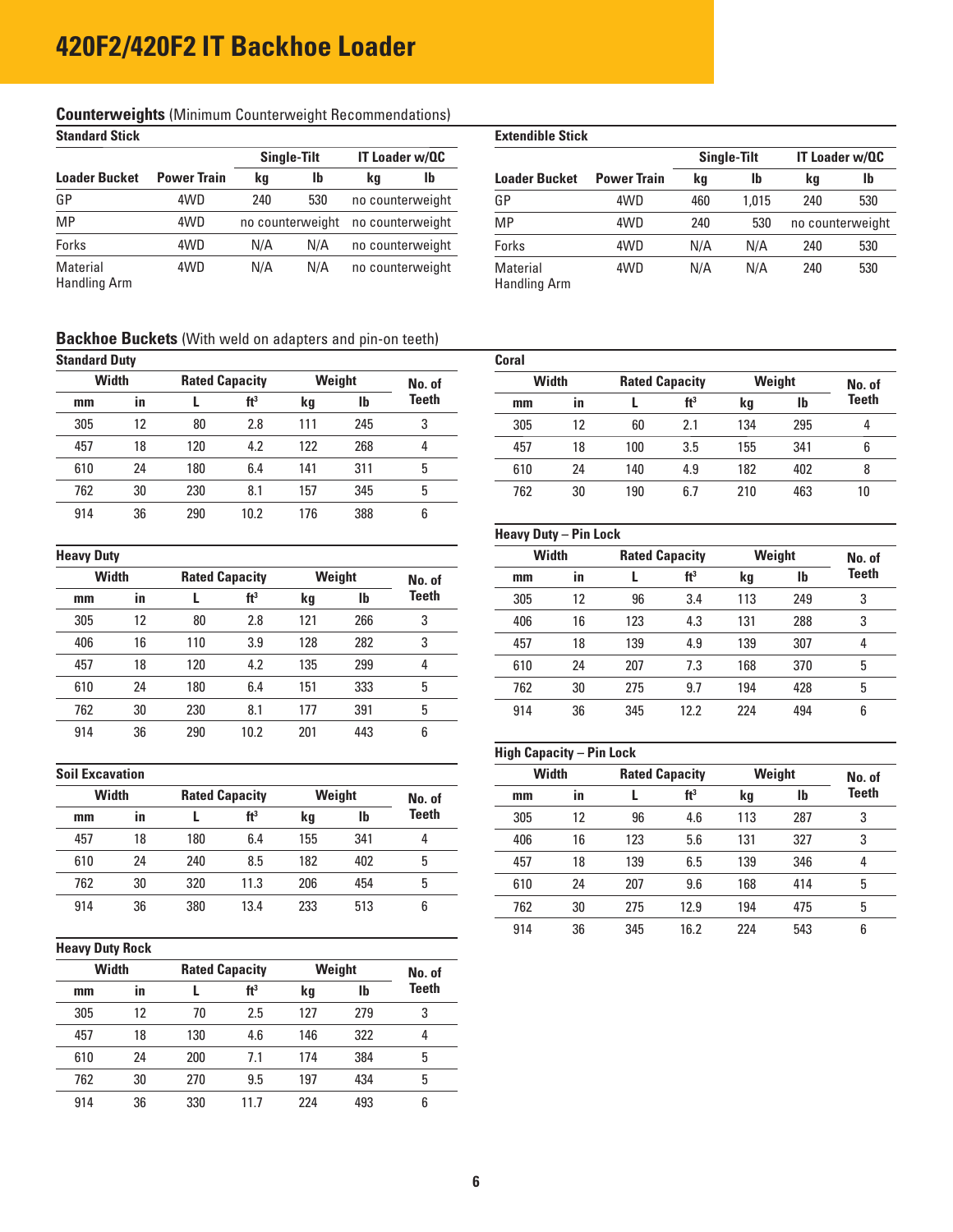### **STANDARD EQUIPMENT**

- Adjustable auxiliary controls, backhoe loader
- Air cleaner
- Alarm, back-up
- Audible system fault alarm
- Automatic Engine Speed Control (AESC)
- Battery, maintenance-free, 880 CCA
- Battery disconnect switch
- Battery remote jumpstart
- Boom transport lock
- Brace, lift cylinder
- Brake, secondary parking
- Brakes, hydraulically boosted, oil disc. dual pedals, interlocking
- Bucket level indicator
- Canopy, ROPS/FOPS
- Cat cushion swing system
- Coat restraint
- Coolant/antifreeze, extended life
- Counterweight, bumper
- Dome light (cab only)
- Diagnostic port for engine, machine and gauge cluster Electronic Control Modules
- Differential lock, loader joystick
- Drink holders, two
- Engine, Cat C4.4 ACERT (Direct Injection Turbocharged), meets Tier 4 Final/Stage IV emission standards, selective catalytic reduction, diesel oxidation catalyst (DOC)
- **Engine enclosure, sound suppression** removal panels
- Face seals, 0-ring
- Fan, suction and guard
- Fast reversing shuttle, all gears
- Fenders, rear
- Filters, spin-on: fuel, engine oil, transmission oil, water separator
- Filters, bowl and cartridge: hydraulic fluid
- **Flashing hazards/signal lights**
- **Floor** mat
- Fuel tank, fully enclosed
- Fully hinged front grill for cooling package cleaning access
- Gauge cluster: coolant temperature, fuel level, torque converter temperature, DEF level
- Ground level fuel fill and DEF fill
- High ambient cooling package
- Hood lock, inside cab
- Hydraulic hose, XT<sup>™</sup>
- Hydraulic oil cooler
- Hydraulic oil level sight gauge
- Hydraulic valve, hydrostatic steering
- Hydraulic valves, loader 2 function
- Hydraulic valves, backhoe 5 function
- Hydraulics, load sensing with variable displacement piston pump
- Indicator lights: wait to start, water in fuel, engine warning, warning lamp, emissions module malfunction, low battery/ charging system warning, high hydraulic oil temperature: LCD warnings: engine oil pressure, machine locked, service due, air filter blocked, high coolant temperature, auto idle shutdown, high torque converter temperature, hydraulic filter bypass
- **n** Instrument panel lights
- **Joystick controls: pilot operated, excavator**style with pattern changer
- Key start/stop system
- **LCD** screen: engine speed, hour meter, gear/direction, battery voltage, hydraulic oil temperature, torque converter temperature, coolant temperature, trip totals (fuel and hours), lifetime totals (fuel and hours), operator settings (units, brightness, programmable hoe auxiliary flow), service mode diagnostics, maintenance intervals, ECM/system info
- Lights, working (4 front, 4 rear)
- Loader, self-leveling, return-to-dig and transmission disconnect switch
- Loader, single tilt
- **Mirror, rearview**
- One-touch low idle
- Open circuit breather
- Pattern changer, in cab
- Power receptacle, 12 volt, 2 internal, 1 external
- **Power steering, hydrostatic**
- Radio ready cab
- Seat belt, retractable, 51 mm (2 in)
- Socket, two roof
- Stabilizer shoes, street
- Steering knob
- Seat, air suspension, fabric or vinyl cover, with armrest
- Starting system, glow plugs
- Steering, hydrostatic
- Storage compartment, lockable
- Storage tray
- Stop and tail lights
- Swing transport lock
- $\blacksquare$  Tilt steering wheel
- Tires
- Toolbox, external, lockable
- Torque converter
- Throttle, hand and foot, electronic
- Transmission, four speed, syncromesh
- Transmission neutralizer switch
- Transport tie-downs
- Two Wheel Drive
- Vandalism locks, four
- Warning horn, electric